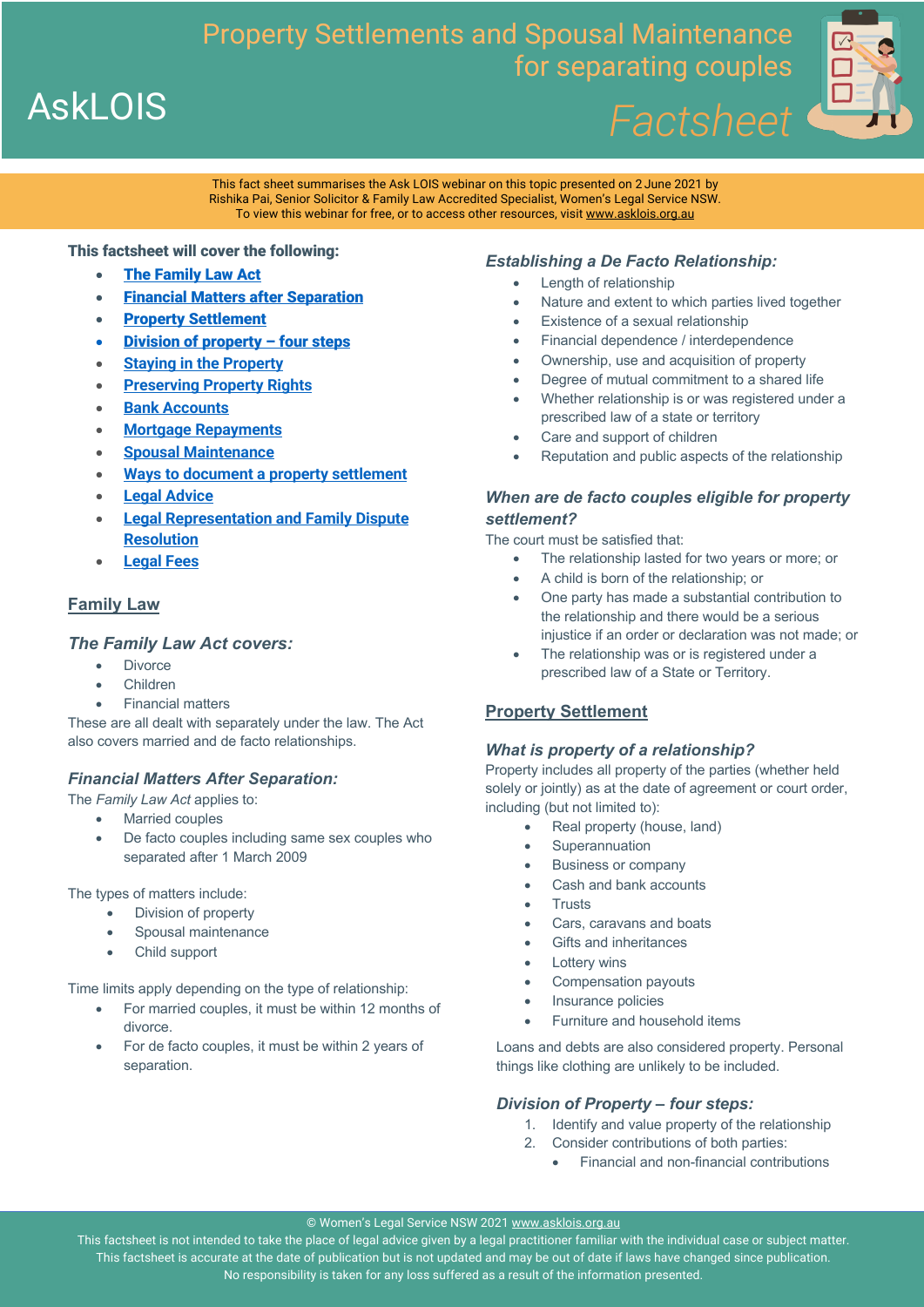# Ask**LOIS** *Factsheet*

- Homemaker / parenting contributions
- In exceptional circumstances negative contributions may be considered (e.g., DV, gambling, drug and alcohol addiction)
- Initial and post-separation contributions
- 3. Consider present and future needs of both parties
- 4. Is it just and equitable in the circumstances?

### *Staying in the Property:*

If the person's name is on the lease or title they can continue to live in the family home unless there is a court order, including:

- AVO exclusion order
- Sole/exclusive occupation court order under the *Family Law Act*

Considerations when leaving the home:

- Safety is always paramount
- Consider expenses and whether you want to keep the home
- Get legal advice to weigh up your options

# *Preserving Property Rights:*

If there are concerns that the property may be disposed of in any way (including the imminent death of an ex-partner), seek urgent legal advice about:

- Injunction an application to court to stop someone from doing things like selling or mortgaging the property.
- Caveat:
	- o A form filed the LPI that creates a notice on the title of the property that prevents the registration of dealings
	- o A family law interest is NOT a caveatable interest
	- o A person should obtain an injunction before applying for a caveat on a property

**Caution!** Compensation may have to be paid if a caveat is lodged without a good reason and causes financial loss.

### *Bank Accounts:*

- Anyone who is a signatory can legally withdraw all the money in the account
- Anything withdrawn will be factored into a property settlement
- Contact the bank or lender to:
	- o freeze the account
	- o require both signatures for any withdrawal
	- o open an account in your name

### *Mortgage Payments:*

- Anyone who is a signatory can legally withdraw all the money in the account
- Anything withdrawn will be factored into a property settlement
- If mortgage is in joint names  $\rightarrow$  joint and several liability. If mortgage unpaid:
	- o Affects both parties' credit history
	- o Mortgagee repossession

# **Spousal Maintenance**

Relevant to both married and de facto relationships. Twolimb test:

- 1. Is the Respondent reasonably able to maintain the other party?
- 2. Is the Applicant unable to support him/herself adequately?

#### *Types of Spousal Maintenance:*

- **Urgent**
- Interim
- **Periodic**
- Lump sum
- **Final**

#### *Court Considerations:*

The court will consider:

- How long will the applicant require maintenance?
- Both parties' expenses
- Evidence of need e.g., medical evidence
- Lump sum or periodic?
- When should the SM end?
- Section 75(2) future needs factors

### *Practical Considerations:*

- Does the client have a need? Does the other party have the capacity?
	- How should the SM be paid?
		- o Transfer to Applicant's bank account
		- o Mortgage repayments
- Note time limits same as property settlement.

#### *Ways to Document a Property Settlement:*

- Informal agreement
- Consent Orders
- Binding Financial Agreement
- Where no agreement: Court orders
	- o Pre-action procedures
	- o Full and frank disclosure of financial circumstances

# *Legal Advice:*

ã Women's Legal Service NSW [YEAR PUBLISHED] www.asklois.org.au © Women's Legal Service NSW 2021 www.asklois.org.au

This factsheet is not intended to take the place of legal advice given by a legal practitioner familiar with the individual case or subject matter. This factsheet is accurate at the date of publication but is not updated and may be out of date if laws have changed since publication. No responsibility is taken for any loss suffered as a result of the information presented.